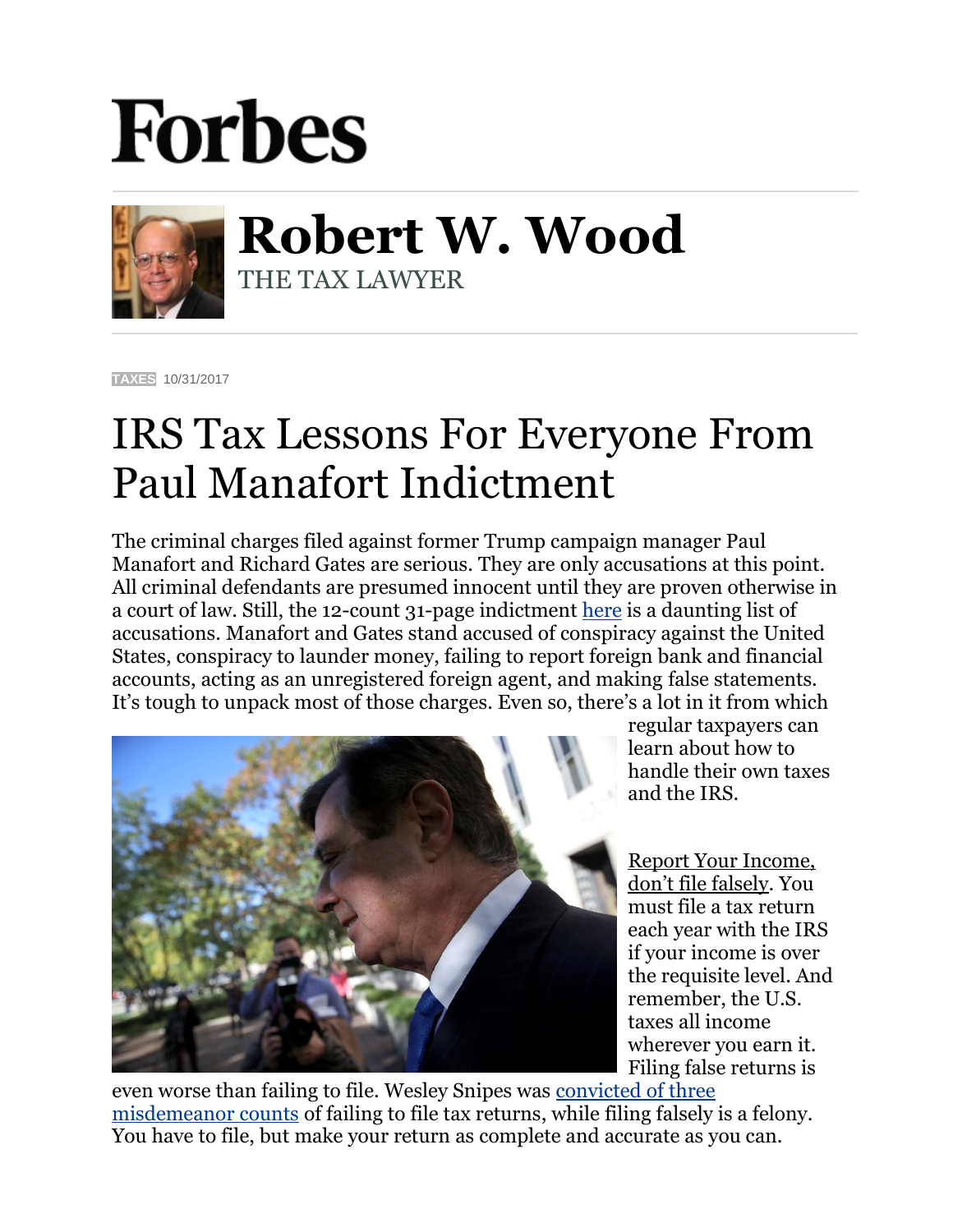Don't Obstruct the IRS. The indictment charges Manafort and Gates with giving false answers. Whether it is the FBI or the IRS asking questions, don't lie to the government. And don't engage in evasive and obstructionist behavior during an IRS audit. Many taxpayers in a civil audit seem to think they can outsmart the IRS or manipulate the government to come out ahead. That doesn't mean you have to agree with everything the IRS says in an audit. Yet, there is an established way of proceeding, and an above-board way to communicate with the IRS. Deception and obstruction are not the way.

Transparency is Good, Secrecy is Bad. Hiding things nearly *always* looks bad. You might have good reasons to hide things from competitors, an ex-spouse, etc. But don't hide from the *government*. The indictment of Manafort and Gates accuses them of secret deals and accounts. For other examples, just look at how much trouble soccer starts Ronaldo Messi and Cristiano Ronaldo had over their secret tax structures. The secrecy *itself* was a major reason they faced criminal tax problems. Messi and his father had companies registered in the UK, Switzerland, Uruguay and Belize. It did not help that Messi's name also came up in the Panama Papers. Even if there is a good reason to hide ownership from the public, make sure the ownership is not hidden from the *government*.

Careful With I Didn't Understand. 'Gee, I didn't understand that,' seems to feature in many criminal tax cases. But the defense does not always work. One of Messi's primary defenses in his criminal tax evasion trial was that he *did not understand*. He said he signed many documents without reading them. If Manafort or Gates try to use this defense, it may not work for them either.

Don't Be Willful. Willfulness means you acted with knowledge that your conduct was unlawful. According to the IRS, willfulness is a voluntary, intentional violation of a known legal duty. You may not have *meant* any harm or to cheat anyone, but that may not be enough. The failure to learn of filing requirements, coupled with efforts to conceal, may mean that a violation was willful. Even willful blindness, a kind of conscious effort to *avoid* learning about reporting requirements, can be enough. Accountability and transparency are nearly universal lessons.

Report Foreign Accounts. If you have an interest in any foreign bank, securities, or other financial accounts, pay attention. Even a signature power is enough, although it is not your money. For all of these, you must file an annual FBAR if the aggregate value of the accounts at any point in the calendar year exceeds \$10,000. Penalties are huge. Much of the Swiss bank controversy of the last 10 years—which netted the IRS over \$10 billion—came down to these little forms. FBAR penalties can swallow entire accounts (yes, 100%), and criminal penalties can include up to 10 years in prison. The indictment says that Manafort and Gates told their tax professionals they did not have foreign accounts. The indictment says both men willfully failed to file the forms.